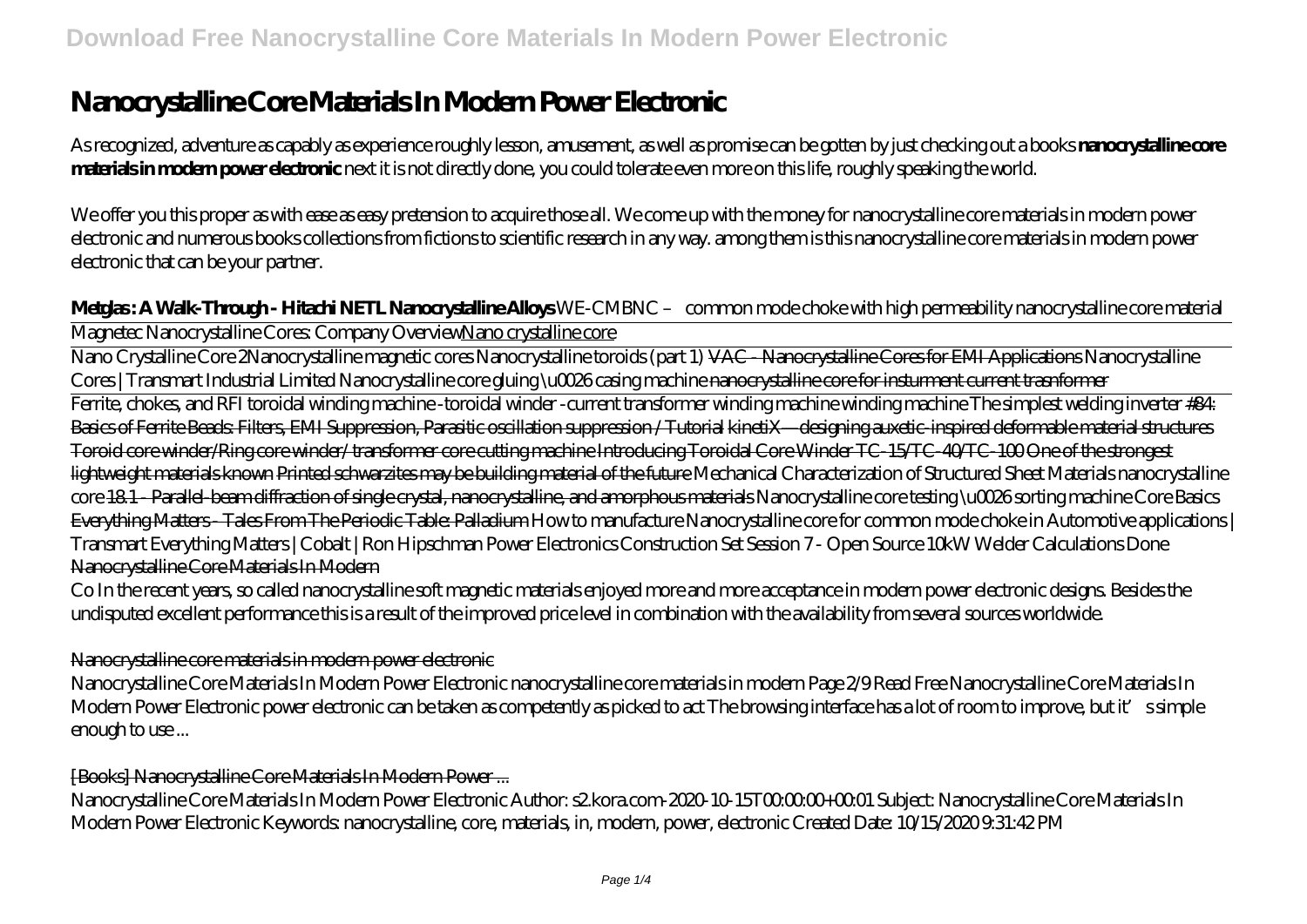### Nanocrystalline Core Materials In Modern Power Electronic

Title: Nanocrystalline Core Materials In Modern Power Electronic Author: wiki.ctsnet.org-Marcel Urner-2020-09-09-17-02-10 Subject: Nanocrystalline Core Materials In Modern Power Electronic

## Nanocrystalline Core Materials In Modern Power Electronic

Nanocrystalline material shows excellent properties, with high saturation, and high permeability in a broad frequency range. This combination makes them more suitable for common mode inductors than laminated or powder iron, and ferrites. Nanocrystalline material properties are discussed and compared with conventional materials.

## Nanocrystalline core material for high-performance common ...

nanocrystalline core materials in modern power electronic, but stop taking place in harmful downloads. Rather than enjoying a fine ebook with a mug of coffee in the afternoon, instead they juggled once some harmful virus inside their computer. nanocrystalline core materials in modern power electronic is friendly in our digital library an online ...

## Nanocrystalline Core Materials In Modern Power Electronic

now is nanocrystalline core materials in modern power electronic below. It's easier than you think to get free Kindle books; you just need to know where to look. The websites below are great places to visit for free books, and each one walks you through the process of finding and downloading the free Kindle book that you want to start reading..

## Nanocrystalline Core Materials In Modern Power Electronic

• Three Types of Core are in Production Lineup Bare core, cased core and over-coated core can be applied depending on customer requirement. HLM50 series have low loss, high magnetic flux density, and high reliability using our uniquely processed amorphous powder. This series is suited to coils for higher switching power electronics applications.

## Nanocrystalline, Amorphous and Powdered Amorphous Cores ...

A nanocrystalline (NC) material is a polycrystalline material with a crystallite size of only a few nanometers.These materials fill the gap between amorphous materials without any long range order and conventional coarse-grained materials. Definitions vary, but nanocrystalline material is commonly defined as a crystallite (grain) size below 100 nm. Grain sizes from 100-500 nm are typically ...

## Nanocrystalline material - Wikipedia

A practical welding transformer is designed using nanocrystalline and ferrite materials. The carried out design based on a nanocrystalline core shows improvement in size of above 60% and in weight above 55%.

Nanocrystalline magnetic materials versus ferrites ... - CORE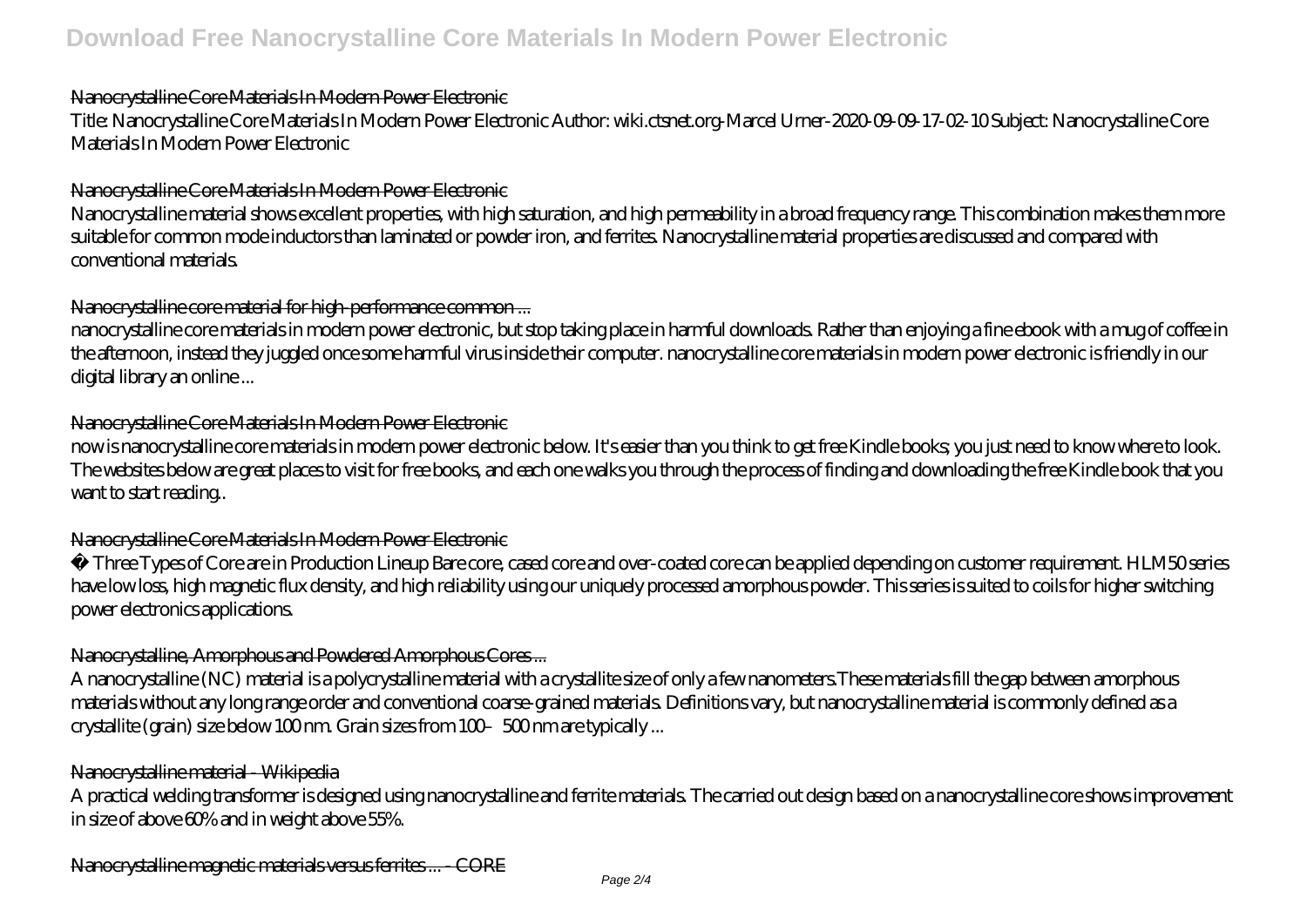## **Download Free Nanocrystalline Core Materials In Modern Power Electronic**

VITROPERM ® is an iron-based nanocrystalline material with an outstanding combination of soft-magnetic properties, making it the state-of-the-art material for a wide range of applications. VITROPERM products are available as ribbon in thicknesses from 14 µm to 20 µm and widths from 2 mm to 66 mm.

### Nanocrystalline Material - VITROPERM | VAC

In most cases, super-strong nanocrystalline materials are characterized by low tensile ductility and low fracture toughness at room temperature. 1–10 In particular, some nanocrystalline face-centred cubic (fcc) metals exhibit a ductile-to-brittle transition with decreasing grain size. 18,19,23 In contrast, good ductility is typically inherent to coarse-grained fcc metals where the emission of lattice dislocations from cracks causes effective crack blunting and thus suppresses their growth.

#### Nanocrystalline Metal - an overview | ScienceDirect Topics

Nanocrystalline is a soft magnetic material composed of 82% iron which has been dubbed the future of magnetic materials in power electronics. Higher permeability means lower loss transformers, which can translate to large reductions in size and weight. Lower losses, smaller size and reduced weight

### Why use nanocrystalline magnetic material? - Pulse Power ...

Merely said, the nanocrystalline core materials in modern power electronic is universally compatible later than any devices to read. We provide a range of services to the book industry internationally, aiding the discovery and purchase, distribution and sales measurement of books.

### Nanocrystalline Core Materials In Modern Power Electronic

4.1. Power supplies. Nanocrystalline materials are well established in the essential types of inductors for switched-mode power supplies (SMPS) ranging in transferable energy from less than 100 W for PC-applications up to clocked high power inverters for modern railway driving device with an output power of more than 1 MW.

### Applications of nanocrystalline softmagnetic materials for ...

Amorphous and nanocrystalline magnetic cores allow smaller, lighter and more energy-efficient designs in many high frequency applications for invertors, adjustable speed drives and power supplies. Amorphous metals are produced by using special technology where molten metal is cast into thin solid ribbons.

### Amorphous nanocrystalline magnetic cores - Dexter Magnetics

Modern core materials for efficient power distribution . ... the development and rapid increase in research of nanocrystalline materials has shown that through proper modifications, revolutionary ...

### (PDF) Modern core materials for efficient power ...

The metal materials play important roles in the area of the industry. So it is meanful to use some technologies to improve the comprehensive properties of the metal materials. Comparing with other methods, the surface nanocrystalline technology can improve the strength, the hardness, the abrasive resistance and the corrosion resistance of the metal materials.

Page 3/4